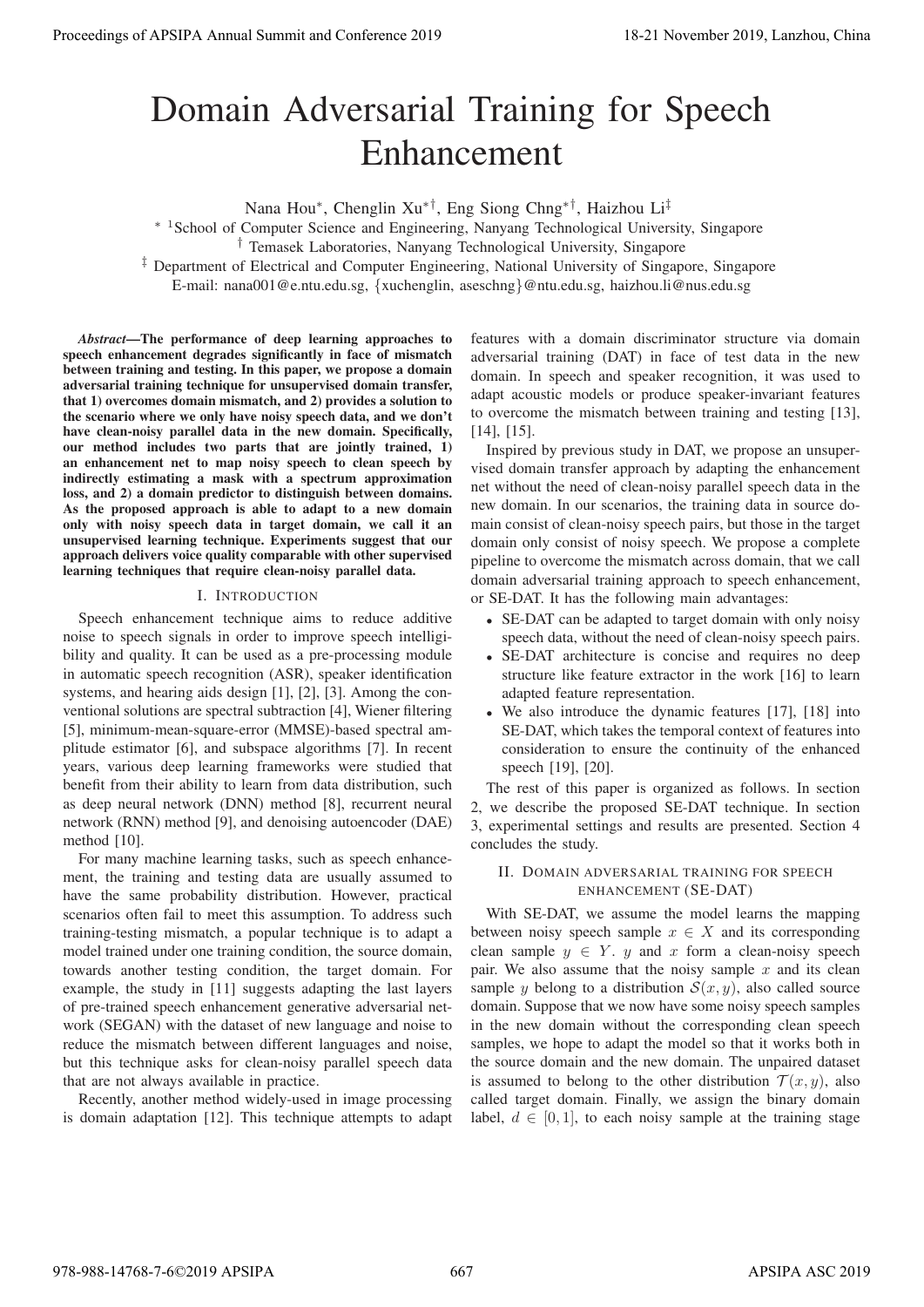

 noisy signal forwardprop backprop Fig. 1. SE-DAT includes two parts, an enhancement net  $E$  (green) that gener-

static LPS features

ates the enhanced speech and a domain predictor  $D$  (blue) that distinguishes between domains the input comes from. The two parts are jointly trained to minimize the loss of the enhancement net  $L_E$  and to maximize the loss of the domain predictor  $L_D$  at the same time through a GRL.

to indicate which domain the noisy samples come from. We illustrate the proposed technique in Figure 1.

# *A. Dynamic features*

In the training process, the training speech data from both the source domain and the target domain are extracted with a shifting window into static log-power-spectrum (LPS) features, that is also called the static feature. A frame of speech is represented by a vector of static features. A limitation of using only LPS features is that each frame is represented independently and we cannot guarantee that the produced frame sequence is smooth and sounds natural. Hence, we introduce the dynamic features [17], [18] that take the temporal context of features into consideration. In this work, the dynamic features are the derivatives of the LPS features, including delta features (firstorder time derivatives) and acceleration features (second-order time derivatives). We can approximate the delta features and acceleration features as follows: Proceedings of APSIPA Annual Summit at Co-Co-Co-CO 2019<br>
Proceedings of APSIPA Annual Summit at Co-Co-Co-CO 2019<br>
2018 at Proceedings of APSIPA Annual Summit at Co-Co-CO 2019<br>
2018 at Proceedings of APSIPA Annual Summit a

$$
f_D(t) = \frac{\sum_{l=1}^{L} l * (f_S(t+l) - f_S(t-l))}{\sum_{l=1}^{L} 2l^2} \tag{1}
$$

where  $f_S(t)$  and  $f_D(t)$  are the static feature and the delta feature respectively at frame  $t$ .  $L$  is the order of computing the derivatives and is set to 2 in this study. The acceleration features denoted as  $f_A$  are obtained by applying equation (1) on the delta features  $f_D$ . The original LPS feature, delta feature, and acceleration feature jointly form a new feature  $F = [f<sub>S</sub>, f<sub>D</sub>, f<sub>A</sub>]$  for a speech frame.

### *B. The enhancement net*

The enhancement net  $E$  aims to map input noisy speech to clean speech by estimating a mask, where one bidirectional long short-term memory (BLSTM) layer produces the adapted representations v for input feature frame  $F = [f_S, f_D, f_A]$ . Such representations  $v$  is used by two nets: the enhancement net  $E$  and the domain predictor  $D$ . In the enhancement net  $E$ , suppose that the representations  $v_i$  of input sample  $x_i$  arrives from the source domain, we take the dot product between the static LPS feature  $f<sub>S</sub>$  and its estimated mask. We then take the enhanced static feature  $\hat{y}_S$  to obtain its dynamic features  $\hat{y}_D$  and  $\hat{y}_A$  according to equation (1). Finally, we compute the spectrum approximation loss between the enhanced feature frame  $\hat{y} = [\hat{y}_S, \hat{y}_D, \hat{y}_A]$  and the corresponding clean feature frame.

The spectrum approximation loss for enhancement net  $E$ [18] is given as follows:

$$
L_E(\theta_f, \theta_e) = \|\hat{y}_S - y_S\|_F^2 + w_D \|\hat{y}_D - y_D\|_F^2 + w_A \|\hat{y}_A - y_A\|_F^2
$$
 (2)

where  $\theta_f$  and  $\theta_e$  are parameters of the BLSTM layer and the rest enhancement net respectively.  $\|\cdot\|_F$  is the Frobenius norm.  $w_D$  and  $w_A$  are the weights of cost contributed by the delta and acceleration features. Besides, if the representations  $v_i$  for input sample  $x_i$  arrives from the target domain (without the paired clean-noisy speech), we don't calculate the loss  $L<sub>E</sub>$  for this input noisy sample due to no clean reference.

## *C. The domain predictor*

SE-DAT aims to overcomes the mismatch between the source and target domain without the need of clean-noisy parallel data, which is achieved by the domain predictor. In domain predictor  $D$ , we set the *i*-th domain label as  $d_i$  for the representation  $v_i$  to indicate where  $v_i$  comes from. If  $v_i$ comes from the source domain,  $d_i$  is set to 0 (if  $v_i \sim S(v)$ , set  $d_i = 0$ ), otherwise  $d_i$  is set to 1 (if  $v_i \sim \mathcal{T}(v)$ , set  $d_i = 1$ ). The cross-entropy loss for domain predictor  $D$  is defined as:

$$
L_D(\theta_f, \theta_d) = -\frac{1}{N} \sum_{i=1}^N [d_i \log P(v_i \in \mathcal{S}(v))
$$
  
 
$$
+ (1 - d_i) \log P(v_i \in \mathcal{T}(v))]
$$
 (3)

where  $\theta_f$  and  $\theta_d$  are parameters of the BLSTM layer and the domain predictor  $D$  respectively.  $N$  is the number of input training samples.

We now jointly train the two parts: the enhancement net  $E$ and the domain predictor  $D$  for 1) seeking the parameters  $\theta_f$  to maximize the loss of the domain predictor D, 2) simultaneously seeking the parameters  $\theta_d$  to minimize the loss of domain predictor D, and 3) seeking  $\theta_e$  to minimize the loss of the enhancement net  $E$ . Such optimization can be achieved by the gradient reversal layer (GRL). The role of GRL is an identity transform during the forward propagation. During the backpropagation, the GRL multiplies the gradient from the domain predictor D by  $-\lambda$  and then passes it to the BLSTM layer. The whole cost function of the SE-DAT is formulated below:

$$
L(\theta_f, \theta_e, \theta_d) = L_E(\theta_f, \theta_e) - \lambda L_D(\theta_f, \theta_d)
$$
 (4)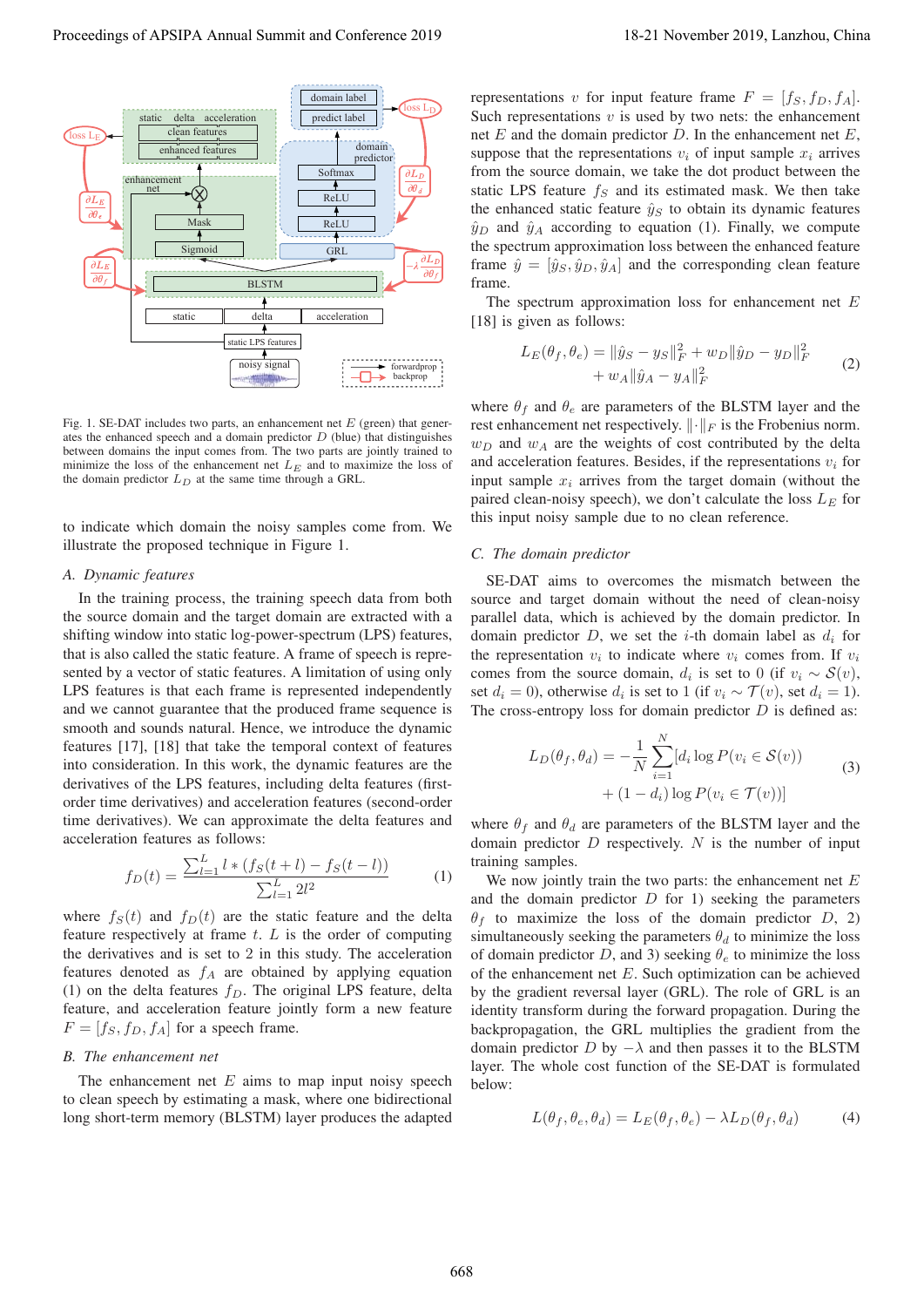

Fig. 2. The statistics of noise types of CHiME4 dataset (left) and VCTK dataset (right).

where  $\lambda$  is the gradient reversal coefficient that controls the trade-off between two objectives during training.  $\lambda$  is defined as:

$$
\lambda = \frac{2}{1 + \exp(-10 * \frac{j + k * J}{K * J})} - 1
$$
 (5)

where  $j$  denotes the index of current batch and  $J$  is the total number of batches. k presents the index of current epoch and  $K$  is the total number of epochs. In this way, standard stochastic gradient solvers (SGD) can be applied for the search of the best parameters  $(\theta_f, \theta_e, \theta_d)$  as follows:

$$
\theta_f \leftarrow \theta_f - \mu \left( \frac{\partial L_E}{\partial \theta_f} - \lambda \frac{\partial L_D}{\partial \theta_f} \right)
$$
  
\n
$$
\theta_e \leftarrow \theta_e - \mu \frac{\partial L_E}{\partial \theta_e}
$$
  
\n
$$
\theta_d \leftarrow \theta_d - \mu \frac{\partial L_D}{\partial \theta_d}
$$
 (6)

where  $\mu$  is the learning rate.

At the testing stage, only the noisy speech is enhanced by the enhancement net  $E$ , while the domain predictor  $D$  is discarded.

#### III. EXPERIMENTS

We would like to validate the proposed SE-DAT by adapting the enhancement net from source domain to target domain.

## *A. Database*

To evaluate the effectiveness of SE-DAT, We resort to two corpora: one is CHiME-4 dataset [21]; the other is the dataset released by Cassia Valentini-Botinhao [22], which is same in SEGAN [23] and Wave-U-Net [24], referred to as VCTK dataset hereafter. We use CHiME-4 dataset as source domain data and VCTK dataset as target domain data in order to validate SE-DAT in reducing the mismatch across domains.

*1) Source domain: CHiME-4 dataset:* In the CHiME-4 dataset, the simulated data are generated by artificially mixing clean speech data with noisy backgrounds of four types, i.e. cafe, bus, street, and pedestrian area. We use the simulated training set (7,128 utterances) and simulated development set (1,600 utterances) as source domain data.

TABLE I

COMPARISONS WITH SE-DAT-0 AND SE-DAT IN TERMS OF THE PESQ, CSIG, CBAK, COVL AND SSNR SCORES ON VCTK TEST SET. "ZERO-EFFORT" MEANS THAT WE USE THE UNTREATED NOISY SPEECH OF VCTK TEST SET. HIGHER SCORES ARE BETTER FOR ALL METRICS.

| <b>Method</b> | <b>PESO</b> | <b>CSIG</b> | <b>CBAK</b> | <b>COVL</b> | <b>SSNR</b> |
|---------------|-------------|-------------|-------------|-------------|-------------|
| Zero-effort   | -97         | 3.35        | 2.44        | 2.63        | .68         |
| SE-DAT-0      |             | 3.38        | 2.46        | 2.66        | 1.76        |
| <b>SE-DAT</b> | 2.26        | 3.72        | 2.77        | 2.98        | 4.11        |

*2) Target domain: VCTK dataset:* In the VCTK dataset, a total of 40 different conditions are considered [22]: 10 types of noise (2 artificial and 8 from the Demand database [25]) with 4 signal-to-noise ratio (SNR) each (15, 10, 5, and 0 dB). There are 14 male and 14 female training speakers. We use the VCTK dataset at a ratio of 9:1 as the training set (1,0415 utterances) and development set (1,157 utterances). With respect to test set, a total of 20 different conditions are considered [22]: 5 types of noise (all from the Demand database) with 4 SNR each (17.5, 12.5, 7.5, and 2.5 dB). There are 1 male and 1 female test speakers.

As shown in Figure 2, the conditions of the CHiME-4 dataset and the VCTK dataset are different in noise types. Besides, the training speakers and SNR are totally different, which fits our purpose: evaluating the effectiveness of SE-DAT in reducing the mismatch between two different domains. To show the effectiveness of DAT, we use VCTK dataset in the noisy target domain without the need of its corresponding clean speech.

#### *B. Experiment setup*

The two datasets are sampled at 16 kHz sampling rate and 16 bits/sample. We applied 512-point STFT to extract LPS, the delta features and acceleration features. One BLSTM layer is used with 512 units, which is followed by one feedforward layer of 257 logistic units with sigmoid activation in enhancement net  $E$ . The domain predictor  $D$  consists of three feed-forward layers with two ReLU activations and one softmax activation. The learning rate  $\mu$  is set to 0.001, and the batch size is 32. The weights for delta features  $w_D$  and for acceleration features  $w_A$  are empirically set to 4.5 and 10.0 respectively [19], [27]. Early stop and learning rate adjustment strategy are also adopted in the experiments. The start halving improvement, halving factor and the end halving improvement are 0.003, 0.5 and 0.001 respectively. Proceeding of APSIPA Annual Summit of Civic port 2019<br>
Proceedings of APSIPA Annual Summit and Conference 2019<br>
Proceedings of Conference 2019<br>
Proceedings of Conference 2019<br>
Proceedings of Conference 2019<br>
Proceedings o

To evaluate SE-DAT, two models were trained using aforementioned datasets:

- SE-DAT-0: The model, with  $\lambda$  set to 0, is trained only on source domain CHiME-4 data (with clean-noisy parallel data) and tested on target domain VCTK test set. This model serves as the reference baseline for testing, where model adaptation is no attempted.
- SE-DAT: SE-DAT is trained by both source domain CHiME-4 data (with clean-noisy parallel data) and target domain VCTK data (noisy speech without clean speech counterpart) to verify the effectiveness, which attempts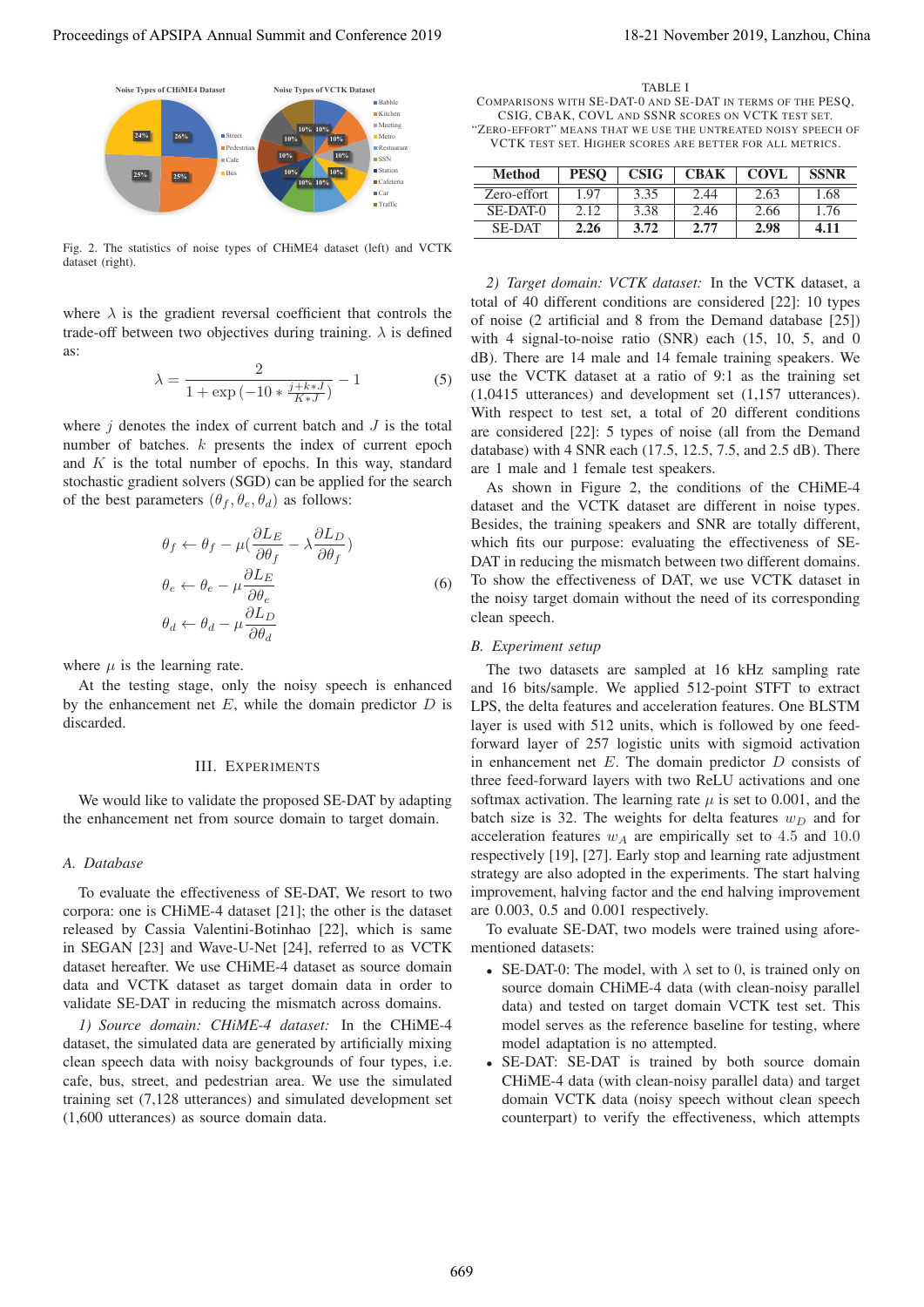TABLE II TRAINING DETAILS OF DIFFERENT METHODS ON VCTK DATASET.

| Method                | <b>Training set</b>               | <b>Clean for supervision</b> | <b>Feature domain</b> | <b>Test set</b> |
|-----------------------|-----------------------------------|------------------------------|-----------------------|-----------------|
| SEGAN <sub>[11]</sub> | VCTK set                          | Yes.                         | time domain           | VCTK test set   |
| $CNN-GAN [26]$        | VCTK set                          | Yes                          | frequency domain      | VCTK test set   |
| Wave-U-NET [24]       | VCTK set                          | Yes                          | time domain           | VCTK test set   |
| <b>SE-DAT</b>         | CHIME4 simu set for source domain | Yes for source domain        | frequency domain      | VCTK test set   |
|                       | VCTK set for target domain        | No for target domain         |                       |                 |

TABLE III COMPARISONS WITH DIFFERENT METHODS IN TERMS OF THE PESO CSIG, CBAK, COVL AND SSNR SCORES ON VCTK TEST SET. "ZERO-EFFORT" MEANS THAT WE USE THE UNTREATED NOISY SPEECH OF VCTK TEST SET.



Fig. 3. Results of the quality preference test with 95% confidence intervals for different methods.

to use the noisy target domain data to overcome the mismatch across domains.

# *C. Experimental results*

*1) Objective evaluation:* To evaluate the quality of the enhanced speech, we compute the following objective measures.

- PESQ: Perceptual evaluation of speech quality, using the wide-band version recommended in ITU-T P.862.2 [28] (from -0.5 to 4.5).
- CSIG: Mean opinion score (MOS) prediction of the signal distortion attending only to the speech signal [29] (from 1 to 5).
- CBAK: MOS prediction of the intrusiveness of background noise [29] (from 1 to 5).
- COVL: MOS prediction of the overall effect [29] (from 1 to 5).
- SSNR: Segmental SNR [30] (from 0 to  $\infty$ ).

All metrics compare the enhanced signal with the clean reference on the VCTK test set (824 utterances), using the tookit in [31]. As shown in Table I, we note that SE-DAT-0 trained on CHiME4 simulated training set alone does not perform well on the VCTK test set in the new domain. With the domain mismatch, we observe that the performance of SE-DAT-0 is almost same as the noisy speech without enhancement. By applying DAT, we observe that the proposed SE-DAT approach



Fig. 4. Comparisons of spectrums. (a) denotes the spectrum of the noisy speech and (b) is the spectrum of the corresponding enhanced speech by SE-DAT-0. (c) represents the spectrum of the corresponding enhanced speech by SE-DAT and (d) is the spectrum of the corresponding clean speech.

drastically improves all the performance when we train only on noisy target domain data.

To further showcase the ability of SE-DAT, a speech utterance (spectrum) from VCTK test set is shown in Figure 4. The original noisy speech is shown in (a) and the corresponding clean speech is in (d). We observe in (b) that SE-DAT-0 cannot reduce the noise effectively in unseen speech of the new domain and most of the noise components still remain. On the contrast, despite training without the clean speech utterances in the new domain, the proposed SE-DAT still can significantly remove the noise components as shown in (c).

*2) Subjective evaluation:* The AB preference test was conducted to assess the subjective perceptual quality of the en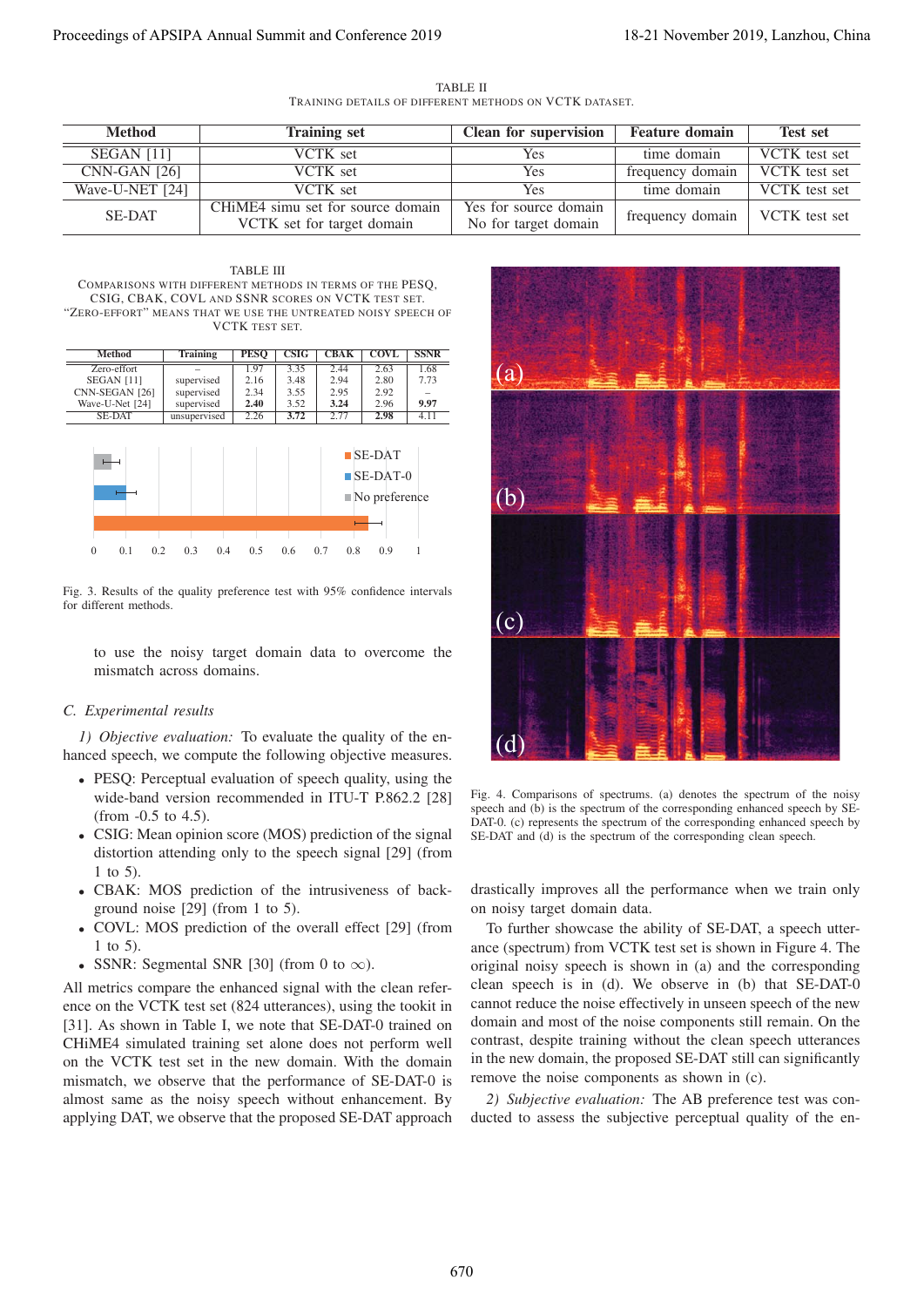hanced speech. In the AB preference test, each paired samples A and B were randomly selected from the proposed SE-DAT model and the SE-DAT-0 model. 10 subjects participated in the preference test. Each listener was asked to choose the sample with better quality from each pair. The subjective results of quality preference test are presented in Figure 3. The results suggest that the speech quality of SE-DAT significantly outperforms that of SE-DAT-0.

*3) Comparisons with other methods:* We further compare the proposed SE-DAT with some recent methods conducted on VCTK dataset although this comparison is not fair. As shown in Table II, the methods like SEGAN, CNN-GAN, and Wave-U-Net are all trained using clean-noisy paired VCTK speech to supervise the learning of the network without mismatch problem. We are glad to see that the proposed SE-DAT transferred the knowledge from the source domain to the target domain without supervision information from clean speech in the target domain as reference during training. In addition, SEGAN and CNN-GAN directly extract the features from time domain, which means there is no phase problem. CNN-GAN and the proposed SE-DAT use the spectrum features through STFT and re-use the phase of noisy speech. As shown in Table III, despite the unfair conditions, the proposed SE-DAT still performs better in CSIG and COVL, which means it produces less speech distortion and achieves a better overall quality. Proceeding of APSIPA Annual Summit at Co-fere 2019 18-21 November 2019 18-21 November 2019 18-21 November 2019 18-21 November 2019 18-21 November 2019 18-21 November 2019 18-21 November 2019 18-21 November 2019 18-21 Nove

## IV. CONCLUSIONS

In this paper, we propose a domain adversarial training technique to speech enhancement (SE-DAT) to overcome the mismatch across domains and provide a solution for speech denoising to the scenario where we don't have clean-noisy parallel data in the new domain. SE-DAT achieves significant improvement on VCTK dataset compared with the model where no effort is made to overcome the mismatch. SE-DAT also delivers voice quality comparable with other supervised learning techniques that require clean-noisy parallel data. In the future, we will explore its ability for speech recognition as a pre-processing module.

#### ACKNOWLEDGEMENT

This research is supported by Temasek Laboratories@NTU, Nanyang Technological University, Singapore.

#### **REFERENCES**

- [1] D. Yu, L. Deng, J. Droppo, J. Wu, Y. Gong, and A. Acero, "A minimummean-square-error noise reduction algorithm on mel-frequency cepstra for robust speech recognition," in *Acoustics, Speech and Signal Processing, 2008. ICASSP 2008. IEEE International Conference on*. IEEE, 2008, pp. 4041–4044.
- [2] J. Ortega-García and J. González-Rodríguez, "Overview of speech enhancement techniques for automatic speaker recognition," in *Spoken Language, 1996. ICSLP 96. Proceedings., Fourth International Conference on*, vol. 2. IEEE, 1996, pp. 929–932.
- [3] L.-P. Yang and Q.-J. Fu, "Spectral subtraction-based speech enhancement for cochlear implant patients in background noise," *The Journal of the Acoustical Society of America*, vol. 117, no. 3, pp. 1001–1004, 2005.
- [4] M. Berouti, R. Schwartz, and J. Makhoul, "Enhancement of speech corrupted by acoustic noise," in *Acoustics, Speech, and Signal Processing, IEEE International Conference on ICASSP'79.*, vol. 4. IEEE, 1979, pp. 208–211.
- [5] J. Lim and A. Oppenheim, "All-pole modeling of degraded speech," *IEEE Transactions on Acoustics, Speech, and Signal Processing*, vol. 26, no. 3, pp. 197–210, 1978.
- [6] Y. Ephraim and D. Malah, "Speech enhancement using a minimum-mean square error short-time spectral amplitude estimator," *IEEE Transactions on acoustics, speech, and signal processing*, vol. 32, no. 6, pp. 1109– 1121, 1984.
- [7] Y. Ephraim and H. L. Van Trees, "A signal subspace approach for speech enhancement," *IEEE Transactions on speech and audio processing*, vol. 3, no. 4, pp. 251–266, 1995.
- [8] Y. Xu, J. Du, L.-R. Dai, and C.-H. Lee, "A regression approach to speech enhancement based on deep neural networks," *IEEE/ACM Transactions on Audio, Speech and Language Processing (TASLP)*, vol. 23, no. 1, pp. 7–19, 2015.
- [9] A. L. Maas, Q. V. Le, T. M. O'Neil, O. Vinyals, P. Nguyen, and A. Y. Ng, "Recurrent neural networks for noise reduction in robust asr," in *Thirteenth Annual Conference of the International Speech Communication Association*, 2012.
- [10] X. Lu, Y. Tsao, S. Matsuda, and C. Hori, "Speech enhancement based on deep denoising autoencoder." in *Interspeech*, 2013, pp. 436–440.
- [11] S. Pascual, M. Park, J. Serrà, A. Bonafonte, and K.-H. Ahn, "Language and noise transfer in speech enhancement generative adversarial network," *arXiv preprint arXiv:1712.06340*, 2017.
- [12] Y. Ganin and V. Lempitsky, "Unsupervised domain adaptation by backpropagation," *arXiv preprint arXiv:1409.7495*, 2014.
- [13] S. Sun, B. Zhang, L. Xie, and Y. Zhang, "An unsupervised deep domain adaptation approach for robust speech recognition," *Neurocomputing*, vol. 257, pp. 79–87, 2017.
- [14] S. Sun, C.-F. Yeh, M.-Y. Hwang, M. Ostendorf, and L. Xie, "Domain adversarial training for accented speech recognition," *arXiv preprint arXiv:1806.02786*, 2018.
- [15] Q. Wang, W. Rao, S. Sun, L. Xie, E. S. Chng, and H. Li, "Unsupervised domain adaptation via domain adversarial training for speaker recognition," 2018.
- [16] C.-F. Liao, Y. Tsao, H.-Y. Lee, and H.-M. Wang, "Noise adaptive speech enhancement using domain adversarial training," *arXiv preprint arXiv:1807.07501*, 2018.
- [17] S. Furui, "Speaker-independent isolated word recognition using dynamic features of speech spectrum," *IEEE Transactions on Acoustics, Speech, and Signal Processing*, vol. 34, no. 1, pp. 52–59, 1986.
- [18] X. Xiao, S. Zhao, D. H. H. Nguyen, X. Zhong, D. L. Jones, E. S. Chng, and H. Li, "Speech dereverberation for enhancement and recognition using dynamic features constrained deep neural networks and feature adaptation," *EURASIP Journal on Advances in Signal Processing*, vol. 2016, no. 1, p. 4, 2016.
- [19] C. Xu, W. Rao, X. Xiao, E. S. Chng, and H. Li, "Single channel speech separation with constrained utterance level permutation invariant training using grid lstm," in *2018 IEEE International Conference on Acoustics, Speech and Signal Processing (ICASSP)*. IEEE, 2018, pp. 6–10.
- [20] C. Xu, W. Rao, E. S. Chng, and H. Li, "A shifted delta coefficient objective for monaural speech separation using multi-task learning," in *Proceedings of Interspeech*, 2018, pp. 3479–3483.
- [21] E. Vincent, S. Watanabe, A. A. Nugraha, J. Barker, and R. Marxer, "An analysis of environment, microphone and data simulation mismatches in robust speech recognition," *Computer Speech & Language*, vol. 46, pp. 535–557, 2017.
- [22] C. Valentini-Botinhao, X. Wang, S. Takaki, and J. Yamagishi, "Speech enhancement for a noise-robust text-to-speech synthesis system using deep recurrent neural networks." in *Interspeech*, 2016, pp. 352–356.
- [23] S. Pascual, A. Bonafonte, and J. Serrà, "Segan: Speech enhancement generative adversarial network," *arXiv preprint arXiv:1703.09452*, 2017.
- [24] C. Macartney and T. Weyde, "Improved speech enhancement with the wave-u-net," *arXiv preprint arXiv:1811.11307*, 2018.
- [25] J. Thiemann, N. Ito, and E. Vincent, "The diverse environments multichannel acoustic noise database: A database of multichannel environmental noise recordings," *The Journal of the Acoustical Society of America*, vol. 133, no. 5, pp. 3591–3591, 2013.
- [26] N. Shah, H. A. Patil, and M. H. Soni, "Time-frequency mask-based speech enhancement using convolutional generative adversarial net-